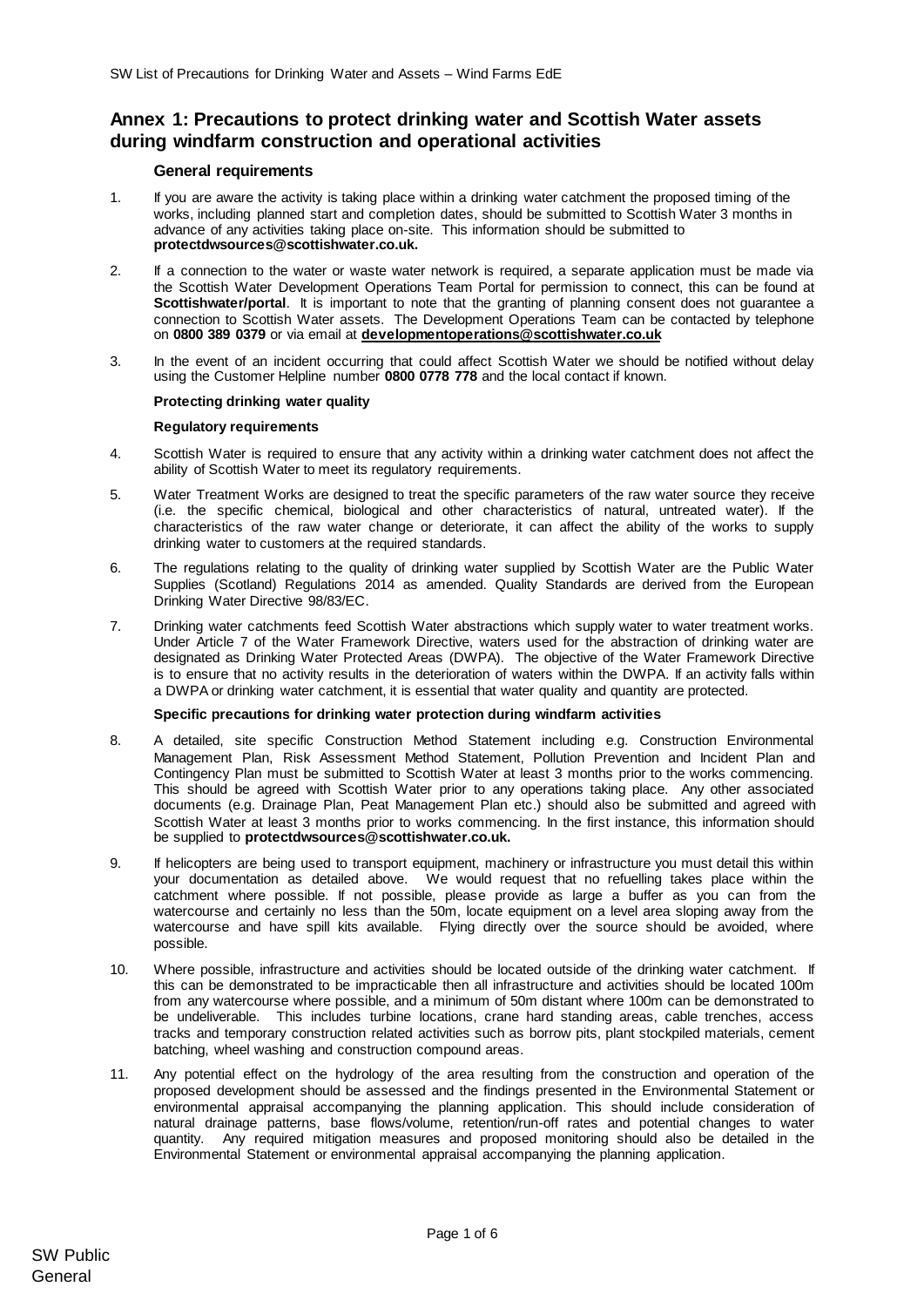- 12. When constructing roads, drainage ditches and trenches, drainage should not be directed into adjacent catchments but retained within the existing catchment.
- 13. Restoration or reseeding of access routes should be considered as routes can become degraded as work progresses.
- 14. Bog Mats or Ground Guards are recommended for use as ground protection solutions for creating long term temporary access roads and trackways onto sites, limiting the impact on the environment as they limit surface degradation.
- 15. Any potential pollution risk which could affect water quality should be considered and mitigation measures implemented to prevent deterioration in water quality and pollution incidents. This includes sediment runoff, soil or peat erosion, management of chemicals and oils, etc. (see also point 17 below). This should be considered for operations at all stages of development including pre- and post-construction.
- 16. Mitigation measures to prevent pollution to watercourses should be outlined in the application and/or documents for the forestry works prior to work starting onsite. Any mitigation measures implemented should be checked regularly, maintained and improved if deterioration in water quality or potential pollution pathways occur.
- 17. Sustainable drainage (SUDs) options should be considered, such as settlement ponds and designated filtration areas.
- 18. Consideration should be given to the use of food grade oils within turbines in close proximity to watercourses. The use of food grade oils within other plant and vehicles should also be considered depending on the risk to the drinking water catchment.
- 19. Watercourses that feed into any watercourses or reservoirs that Scottish Water abstracts from should be considered when developing new road or access infrastructure. Any crossing of these watercourses should be kept to a minimum. Pollution prevention measures should be put in place at each crossing point and silt traps, or equivalent, should be installed at regular intervals to minimise the risk from pollution. Any waste must be removed safely from site for the required treatment and disposal.
- 20. Once constructed, site roads and access routes should be regularly maintained to ensure minimal erosion, and hence run-off and pollution, from the road surface. Avoid using material resulting in metallic, sulphiderich or strongly acidic polluted water run-off, ideally using inert materials with low erodibility
- 21. No refuelling or storage of fuel or hazardous materials should take place within the drinking water catchment area. If this can be demonstrated to be impracticable, then the appropriate Pollution Prevention Guidelines (PPGs) or updated Guidance for Pollution Prevention (GPPs) should be followed. This includes, GPP 2: Above ground oil storage tanks, GPP 5 Works and maintenance in or near water, PPG 6: Working and Construction and Demolition Sites, GPP 8: Safe storage and disposal of used oils, GPP 21: Pollution incident response planning and PPG 22: Incident response – dealing with spills. Rather than 10m buffers from watercourses, we would recommend 50m buffers are applied to watercourses and 50m applied to spring, well or borehole. Oil storage should be in accordance with The Water Environment (Oil Storage) Regulations (Scotland) 2006. There should be dedicated oil storage areas created. Spill kits should be located within all vehicles, plant and high risk areas, as well as the consideration and use of nappies and booms.
- 22. Waste storage, concrete preparation and all washout areas should not be within the drinking water catchment area. If this can be demonstrated to be impracticable then this should be in dedicated areas 50m from a watercourse and designed to be contained and to prevent escape of materials/run-off to the environment.
- 23. Welfare/waste water facilities should preferably be located outside the drinking water catchment. If not practicable, then portable toilets should be used and waste disposed of off-site. Alternatively secondary treatment and soakaways should be used and, if required, a sampling chamber installed and sampling programme agreed. The proposed method of managing welfare and waste water facilities should be detailed in the Environmental Statement or environmental appraisal accompanying the planning application. If sampling is required, Scottish Water should be contacted via **PlanningConsultations@scottishwater.co.uk** in the first instance.
- 24. Any proposed abstractions for activities such as welfare facilities or cement batching plants should be detailed in the Environmental Statement or environmental appraisal accompanying the planning application.
- 25. Induction training should be given to all personnel on-site and should include Scottish Water site sensitivities in relation to drinking water catchments and assets (see below), as well as spill response as outlined in PPG 22: Dealing with spills.
- 26. Construction and Environmental Management Plans, Pollution Prevention and Incident Plans, Risk Assessment Method Statements and Contingency Plans and other associated documents should include the Scottish Water Customer Helpline Number **0800 0778 778** and the local contact details.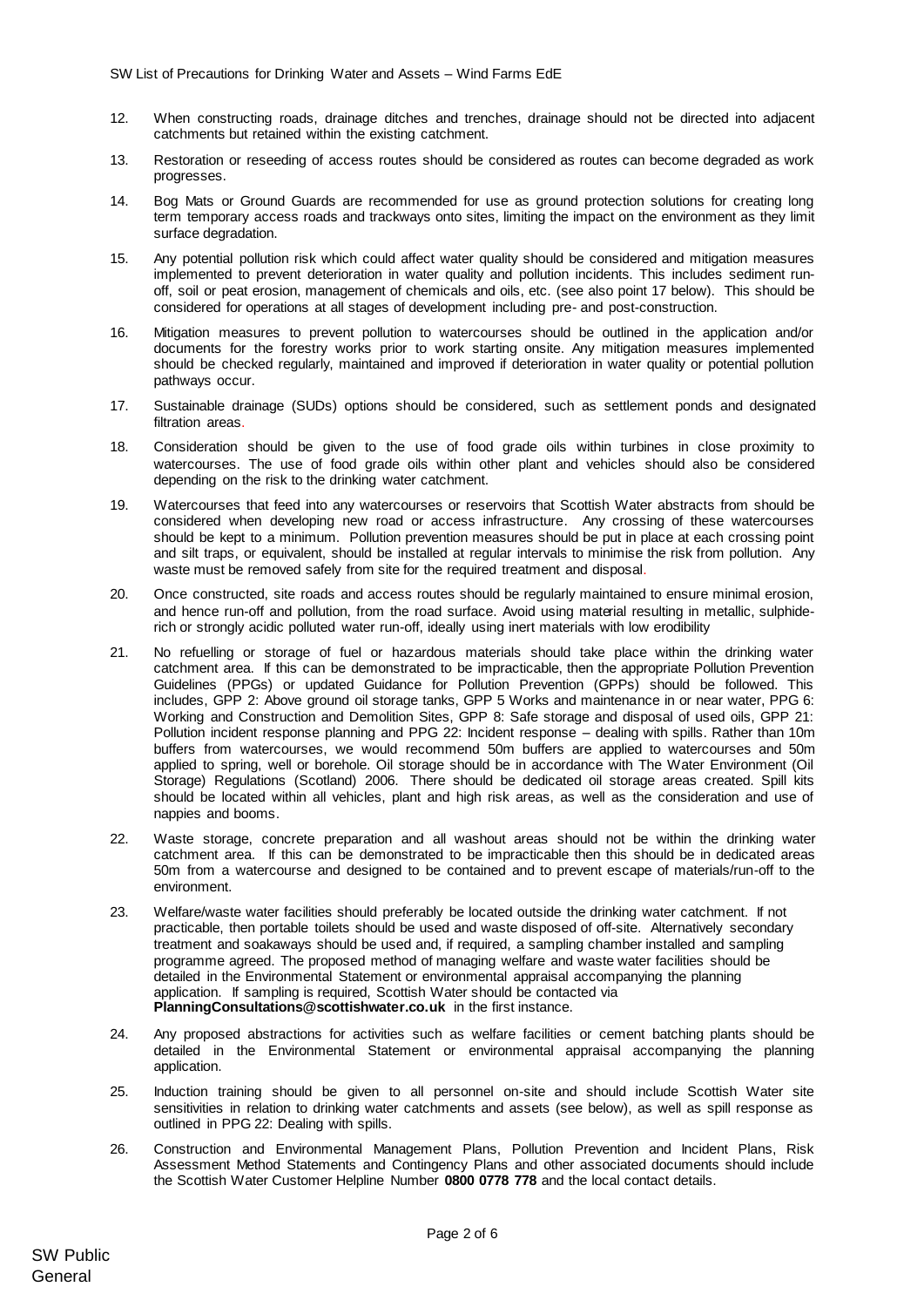### **Protecting drinking water in peatland areas**

- 27. When peat is present within the proposed area of activity the Environmental Statement or environmental appraisal accompanying the planning application should include an assessment on the potential release of colour, dissolved organic carbon and total organic carbon as a result of changes to hydrology and/or physical disturbance. This should cover the construction and post-construction phases.
- 28. Excavations and ground disturbance in areas of deep peat should be avoided. Deep peat is considered to be peat greater than 0.5m deep as stated in Good Practice During Windfarm Construction, 2015 (joint publication by Scottish Renewables, Scottish Natural Heritage, SEPA, Forestry Commission Scotland and Historic Environment Scotland).
- 29. The natural hydrology within peat should be maintained and/or restored. This should be taken into account when designing the turbine foundations, crane hardstanding areas, access tracks and cable trenches, etc. Any necessary measures to maintain natural drainage of peat and sub-surface hydrology, such as tailored drain spacing on access tracks, should be implemented as part of the design of the development.
- 30. Scottish Water requests that, where possible, access tracks in the drinking water catchment are constructed as floating tracks with adequate provision for maintaining existing drainage patterns.
- 31. Exposed soils and peat can release sediment, colour and dissolved organic carbon. The use of geotextiles, turf replacement and/or reseeding, should be undertaken as soon as possible.
- 32. Restoration of any degraded peat should be considered for areas within the drinking water catchment.
- 33. Turves should be carefully removed and stored vegetative side up so they can be placed back over any excavated soils to ensure the soils surface stabilises and recovers as quickly as possible

#### **Protecting drinking water due to forestry activity**

- 34. An assessment of any forestry activity, including felling, planting or other activity, likely to affect the drinking water catchment should be included in the Environmental Statement or environmental appraisal accompanying the planning application. Any specific mitigation measures should be identified and incorporated into the Construction Environmental Management Plan for the site prior to works commencing.
- 35. The Environmental Statement or environmental appraisal accompanying the planning application should include details on the harvesting/clearance process for any felling/woodland removal. The least disturbing method/s should be selected where possible.
- 36. Any historic drains or ditches within the windfarm area that discharge directly to a watercourse in the drinking water catchment should be blocked and slowly discharged to a buffer area in line with current Forestry and Water Know the Rules booklet. Where possible, this should be undertaken in advance of any work being carried out on-site, to provide protection for watercourses during site activities.

#### **Monitoring requirements to protect drinking water quality**

- 37. A water sampling programme shall be established and agreed with Scottish Water. This should assess the baseline water quality for a minimum of one year prior to any activities commencing on-site where possible, including ground investigations and any felling activities, to allow an accurate understanding of baseline conditions at the site. Water sampling should continue during construction and then postconstruction for a minimum of one year. Following completion of one year of sampling post-construction, this should be reviewed to determine whether this should continue for a further agreed period. The parameters, frequency and sampling locations will also need to be agreed with Scottish Water. This monitoring will establish if any decline in water quality can be attributed to the development. It may also be necessary to establish trigger levels to determine when any potential issues should be reported to Scottish **Water**
- 38. During activities, a programme of daily visual inspection of the watercourses, flow conditions (i.e. high, medium, low, or no flow), prevailing weather and any other pertinent observations, will be required to be implemented. The results should be recorded and the information submitted to Scottish Water (i.e. in a monthly progress report). This should be undertaken when water quality samples are taken if sampling has been agreed as necessary. Proposals for monitoring should be submitted to **protectdwsources@scottishwater.co.uk**
- 39. The appointed Ecological or Environmental Clerk of Works should be accredited with the Association of Environmental and Ecological Clerk of Works (AEECoW) and should have relevant knowledge and experience to provide advice and monitor compliance with measures for the protection of water quality in relation to abstractions for water supply.
- 40. Depending on the vulnerability of the public water supply, Scottish Water may request that a dedicated Environmental Manager be appointed and present on-site to assess and monitor any effects caused by the development.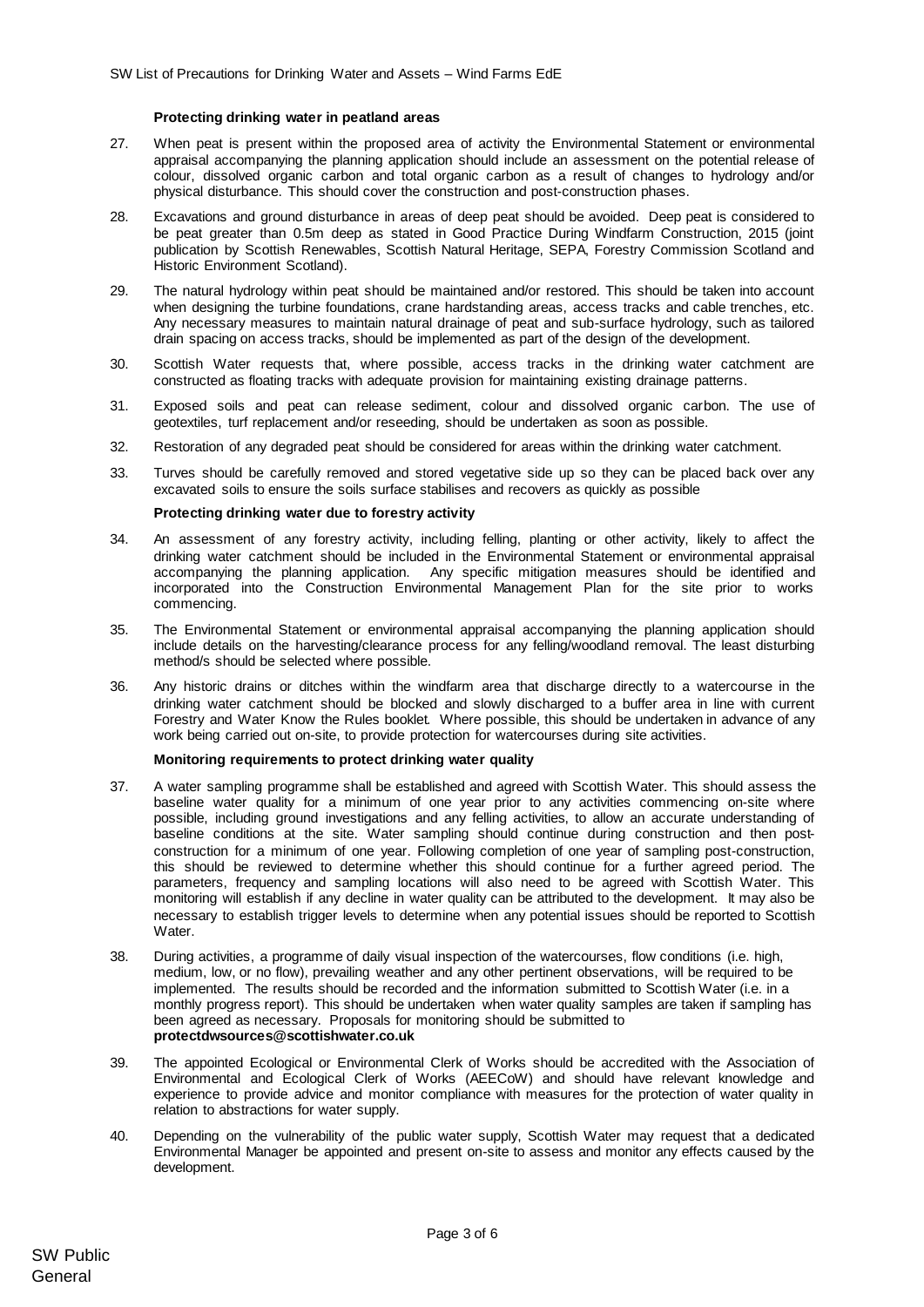### **Guidance documents**

- 41. Please ensure that appropriate Guidance Documents are followed, including:
	- Good Practice during Wind Farm Construction, Version 3. SNH/SEPA/Scottish Renewables/Forestry Commission Scotland (September 2015).
	- Floating Roads on Peat. Forestry Civil Engineering and SNH. (August 2010).
	- Constructed tracks in the Scottish Uplands,  $2^{nd}$  edition. SNH (June 2013).
	- The UK Forestry Standard The Governments approach to Sustainable Forestry 2017
	- Forestry and Water Scotland (http://www.confor.org.uk/resources/forestry-water-scotland/guidancedocuments/)
	- General Binding Rules under the Controlled Activities Regulations (see The Water Environment (Controlled Activities) Scotland Regulations 2011 (as amended) A Practical Guide, Version 8.3 February 2019
	- SEPA Pollution Prevention Guidance [\(http://www.sepa.org.uk/regulations/water/guidance/\).](http://www.sepa.org.uk/regulations/water/guidance/)
	- CREW Rural Sustainable Drainage Systems (visit [https://www.crew.ac.uk/sites/www.crew.ac.uk/files/sites/default/files/publication/Rural%20SuDS%20D](https://www.crew.ac.uk/sites/www.crew.ac.uk/files/sites/default/files/publication/Rural%20SuDS%20Design%20and%20Build%20Guide%20December%202016.pdf) [esign%20and%20Build%20Guide%20December%202016.pdf\)](https://www.crew.ac.uk/sites/www.crew.ac.uk/files/sites/default/files/publication/Rural%20SuDS%20Design%20and%20Build%20Guide%20December%202016.pdf)

#### **Protecting Scottish Water assets**

- 42. If an activity associated with any third party works is located within the vicinity of an existing Scottish Water asset, it is essential that these assets are protected from damage. To this end, the developer will be required to comply with Scottish Water's current process, guidance, standards and policies in relation to such matters.
- 43. Copies of Scottish Water's relevant record drawings can be obtained from the undernoted Asset Plan Providers. This is distinct from the right to seek access to and inspect apparatus plans at Scottish Waters area offices, for which no charge is applied.

**Site Investigation Services (UK) Ltd** Tel: 0333 123 1223 Email: sw@sisplan.co.uk **[www.sisplan.co.uk](http://www.sisplan.co.uk/)**

**National One-Call** Tel: 0844 800 9957 Email: swplans@national-one-call.co.uk **[www.national-one-call.co.uk/swplans](http://www.national-one-call.co.uk/swplans)**

**Cornerstone Projects Ltd**  Tel: 0151 632 5142 Email: [enquiries@cornerstoneprojects.co.uk](mailto:enquiries@cornerstoneprojects.co.uk) **http://www.cornerstoneprojects.co.uk/index.php/scottishwaterplans**

- 44. It should be noted that the site plans obtained via the Asset Plan providers are indicative and their accuracy cannot be relied upon.
- 45. It is recommended for EIA's, housing and mixed developments that the developer submits their proposals to the **Scottish Water Development Enablement Team** [via](mailto:via) the online portal <https://swastroprodweb.azurewebsites.net/home/default> - for further advice if assets are shown to be located in the vicinity of the proposed development, and where the exact location and the nature of the infrastructure shown could be a key consideration for the proposed development. An appropriate site investigation may be required to confirm the actual position of assets in the ground. Scottish Water will not be liable for any loss, damage or costs caused by relying upon plans or from carrying out any such site investigation.
- 46. Proposals for Forestry, Hydro Projects, Mining/Quarries, Peatland Restoration and Utility Projects should be sent to the HAUC Diversions Team via [the](mailto:Hauc.diversions@scottishwater.co.uk) online portal <https://swastroprodweb.azurewebsites.net/home/default> for further advice if assets are shown to be located in the vicinity of the proposed development, and where the exact location and the nature of the infrastructure shown could be a key consideration for the proposed development. An appropriate site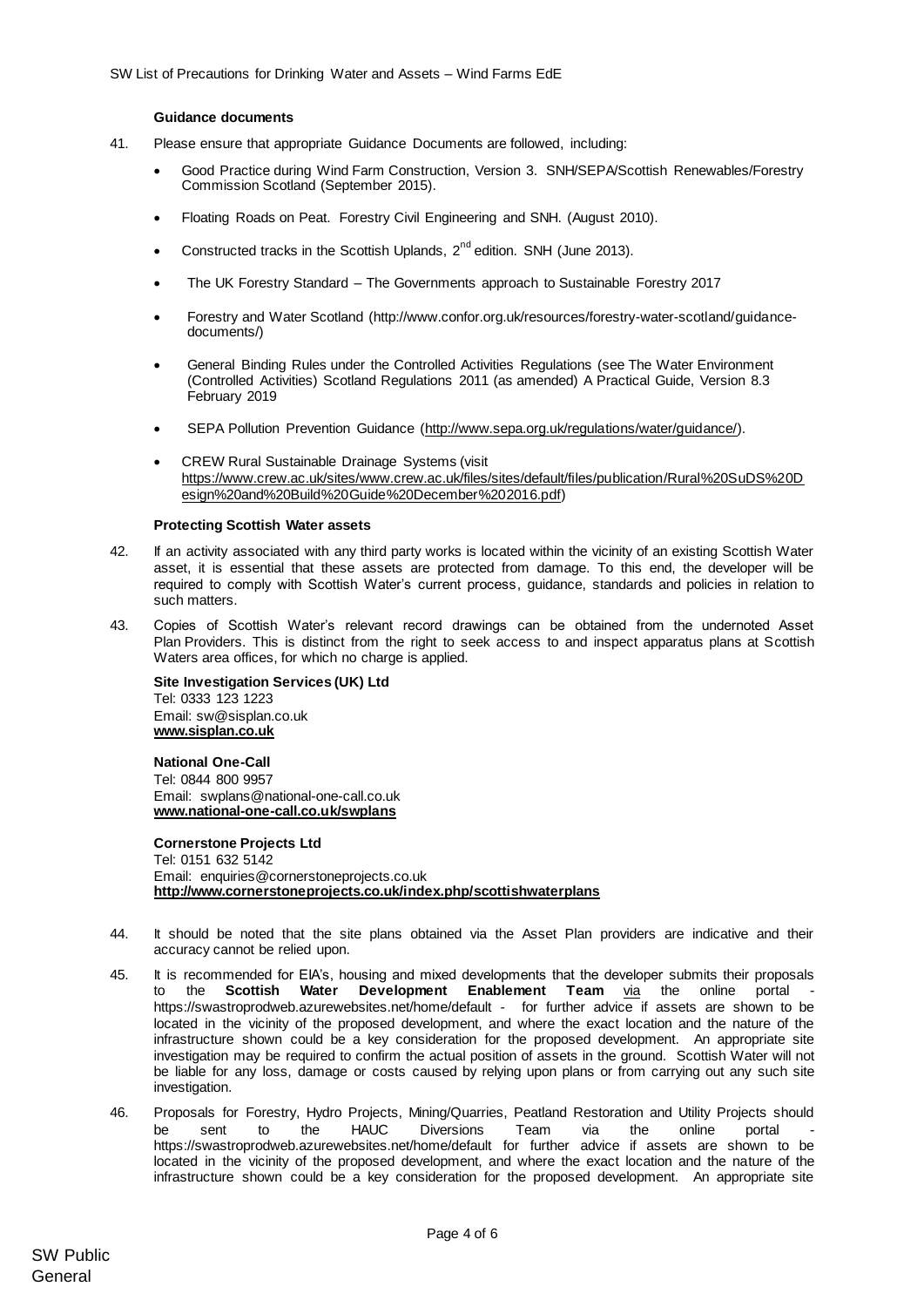investigation may be required to confirm the actual position of assets in the ground. Prior to any activity commencing, all known Scottish Water assets should be identified, located and marked-out. Please note that Scottish Water records are indicative only and it is your responsibility to accurately locate the position and depth of these pipes on site before preparing and submitting your plans. No intrusive site investigation works (e.g. trial holes) should be undertaken without written permission from Scottish Water.

- 47. Scottish Water requires Risk Assessment Method Statements (RAMS) and Safe Systems of Work (SSoW) to be prepared and submitted in advance to Scottish Water for formal review and acceptance. These documents shall consider and outline in detail how existing Scottish Water assets are to be protected and/or managed for the duration of any construction works and during operation of the development if relevant. These documents must be submitted to Scottish Water for formal prior written acceptance.
- 48. The developer shall obtain written acceptance from Scottish Water where any site activities are intended to take place in the vicinity of Scottish Water's assets. The relevant team can advise on any potential risk mitigation measures that may be required.
- 49. Scottish Water and its representatives shall be allowed access to Scottish Water assets at all times for inspection, maintenance and repair. This will also ensure that the Scottish Water assets are protected and that any Scottish Water requirements are being observed.
- 50. Any obstruction or hindrance of access to Scottish Water assets should be avoided. The prompt and efficient use and manipulation of valves, hydrants, meters or other apparatus is required at all times. There should also be no interference with the free discharge from water main scours or sewer overflows.
- 51. In the event of an incident occurring that could affect Scottish Water, including any damage to assets, Scottish Water should be notified without delay, using the Customer Helpline number **0800 0778 778**, and the local contact if known. Scottish Water apparatus should not be interfered with or operated by anyone other than Scottish Water personnel.
- 52. Minimum Distances of Sewers/Water Mains from Buildings/Structures/other Obstructions There are two critical issues relating to how close you can build to water mains and sewers.
	- 1. Scottish Water has a legal right of access in order to maintain and repair assets and there are minimum distances required in order to facilitate future SW access to water mains and sewers. No buildings, structures or any other obstructions that will restrict our access or put at risk the integrity of the assets is permitted within this distance.
	- 2. For pressurised pipes there is a recommended distance to be used in order to protect adjacent buildings and structures should the asset burst. This is the recommended distance to minimise the risk of damage to adjacent properties and structures in the event of a water main failure. It is suggested that this distance may include garden areas but should not include inhabited structures.

The details of these requirements should be confirmed with Scottish Water as an early part of the design process.

- 53. Stationary plant, equipment, scaffolding, construction or excavated material, etc. should not be placed over, or close to, any Scottish Water assets without the prior written consent of Scottish Water which may be withheld depending on circumstances on-site.
- 54. Special care should be taken to avoid the burying of Scottish Water assets or the obstruction of sewers or manholes with fill or other material. Arrangements for altering the level of any chambers should be agreed in advance with Scottish Water and these should be constructed in accordance with Scottish Water requirements. The cost of any work to Scottish Water assets will be met by the project developer.
- 55. Excavation works (e.g. of wind turbine foundations) should not be carried out in the proximity of a water or waste water main without due notice having been given to Scottish Water and prior written acceptance obtained. The developer will comply fully with any Scottish Water specific site requirements.
- 56. Any tree planting associated with the development (e.g. compensatory planting or screening etc.) should be undertaken in line with Water for Scotland 4<sup>th</sup> Edition 2018 to be undertaken in line with Water for Scotland ensure that Scottish Water's assets are not put at risk by future growth of tree roots.
- 57. Vibration in close proximity to Scottish Water pipelines or ancillary apparatus should be managed in accordance with British Standard 5228-1:2009 (Code of practice for noise and vibration control on construction and open sites). The predicted levels of vibration should be agreed in advance with Scottish Water as part of the risk assessment and method statement and agreed vibration monitoring arrangements will be required.
- 58. The developer will consider the possibility of increased loading on Scottish Water apparatus and measures will be taken to eliminate or mitigate increased loading on assets. Care should be taken to identify the exact location (line and level) of any assets, which may be crossed by vehicles on the access route to the site and crossing points will be engineered to the requirements of Scottish Water. Any pipe crossing proposals are subject to prior written acceptance by Scottish Water.